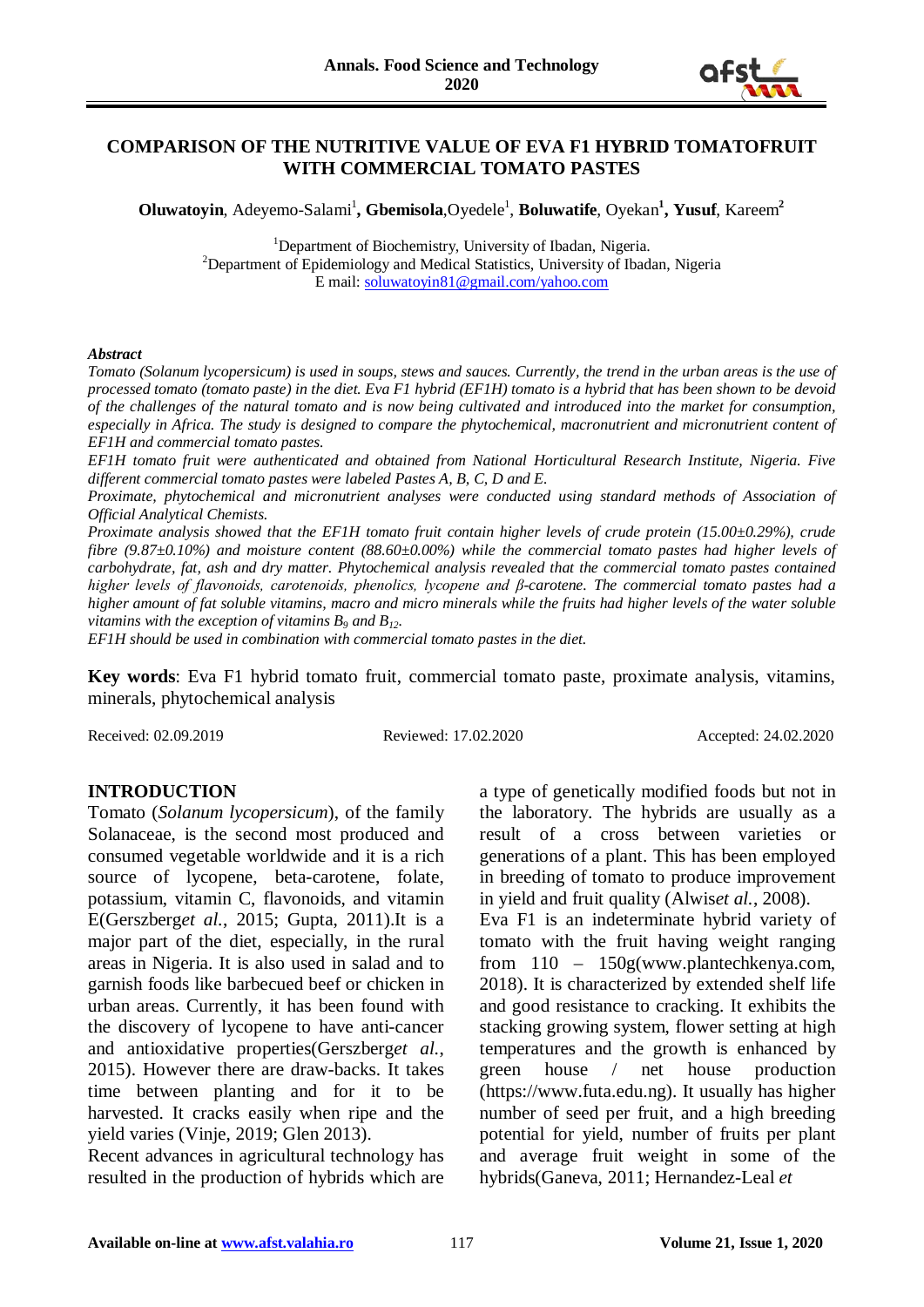

*al.*, 2018). Currently, conventional lifestyle which includes the ease of achieving tasks with minimal effort and within a short period to give time for other assignments or what can be defined as multitasking, has resulted in the increase in the use of commercial tomato pastes in the diet in place of the fresh tomato fruit. Since Eva F1 hybrid has being introduced into the country, investigation into its advantage in comparison with available commercial tomato pastes becomes imperative and would serve to contribute to the existing knowledge on the nutritive content of Eva F1 hybrid tomato fruit. This study is designed to compare the nutritive value of Eva F1 hybrid tomato fruit with that of commercial tomato pastes.

# **MATERIALS AND METHODS**

Eva F1 hybrid (EF1H) tomatofruits were authenticated and obtained from the National Horticultural Research Institute (NIHORT), Ibadan, Nigeria. The weight of the tomato fruits harvested was 1.7kg. Five commercial tomato pastes were obtained from Agbeni market, Ibadan, Oyo State, Nigeria and labelled Pastes A, B, C, D and E with expiry dates within at least a year from the date of purchase. Further details about the pastes can be requested from the corresponding author.

# **Preparation of materials**

The tomato fruits were rinsed with distilled water, cut into small pieces and milled with a food processor. The commercial pastes were emptied into universal bottles and labelled.

# **Reagents**

The reagents were either products of Fischer Scientific (New Jersey) or MRS Scientific (U.K) and this includes hydrochloric acid, butyl alcohol, 2,4-dinitrophenyl hydrazine, sodium hydroxide and potassium bromide. Hydrochloric acid was handled in the fume cupboard.

# **Proximate analysis**

Samples were analyzed chemically according to the official methods of analysis described by the Association of Official Analytical Chemist (A.O.A.C.)(2005)for moisture content, crude protein, ash content, fat, crude fibre, carbohydratesand dry matter.

# **Phytochemical analysis**

Lycopene and β-carotene were estimated spectrophotometrically using the method derived by Masayasu and Yamashita(1992). The phenolics content was determined by the method of Kim *et al.*(2003). Flavonoids and carotenoids content were determined by the method of Park *et al.*(2008).

# **Determination of mineral content**

Phosphorus was determined spectrophotometrically using Vanadomolybdate(Yellow) method(A.O.A.C., 1970). Sodium, calcium, and potassium were analyzed according to the official methods of analysis described by A.O.A.C.(2005). Selenium, magnesium, lead, copper, manganese, iron, iodine, zinc and arsenic were determined using Buck 200 Atomic Absorption Spectrophotometer (AAS) (East Norwalk, Connecticut). Determination of sulphur was conducted using the method of American Public health Association and American water works Association(1946).

# **Determination of Fat soluble vitamins**

The official methods of analysis described by the Association of Official Analytical Chemist(2005) were employed for the analysis of vitamins A, D and E while the method of Eitenmiller and Landen(1999)was adopted for the determination of vitamin K.

# **Determination of Water soluble vitamins**

The method of Eitenmiller and Landen(1999) was employed for the determination of vitamins  $B_1$ ,  $B_5$ ,  $B_9$ ,  $B_{12}$  and C. The official methods of analysis described by the Association of Official Analytical Chemist(2005) were employed for the analysis of vitamins  $B_2$ ,  $B_3$  and  $B_6$ .

# **Statistical Analysis**

All data are mean  $\pm$  standard error of mean of triplicates for each parameter. One way Analysis of Variance (ANOVA) was used to compare the differences between the sample means and the control and Least Significant Difference (LSD) was carried out as follow-up. *P-value* was taken to be less than 0.05. The Statistical Package for Social Sciences (IBM SPSS) Version 25.0 software was used for the analysis.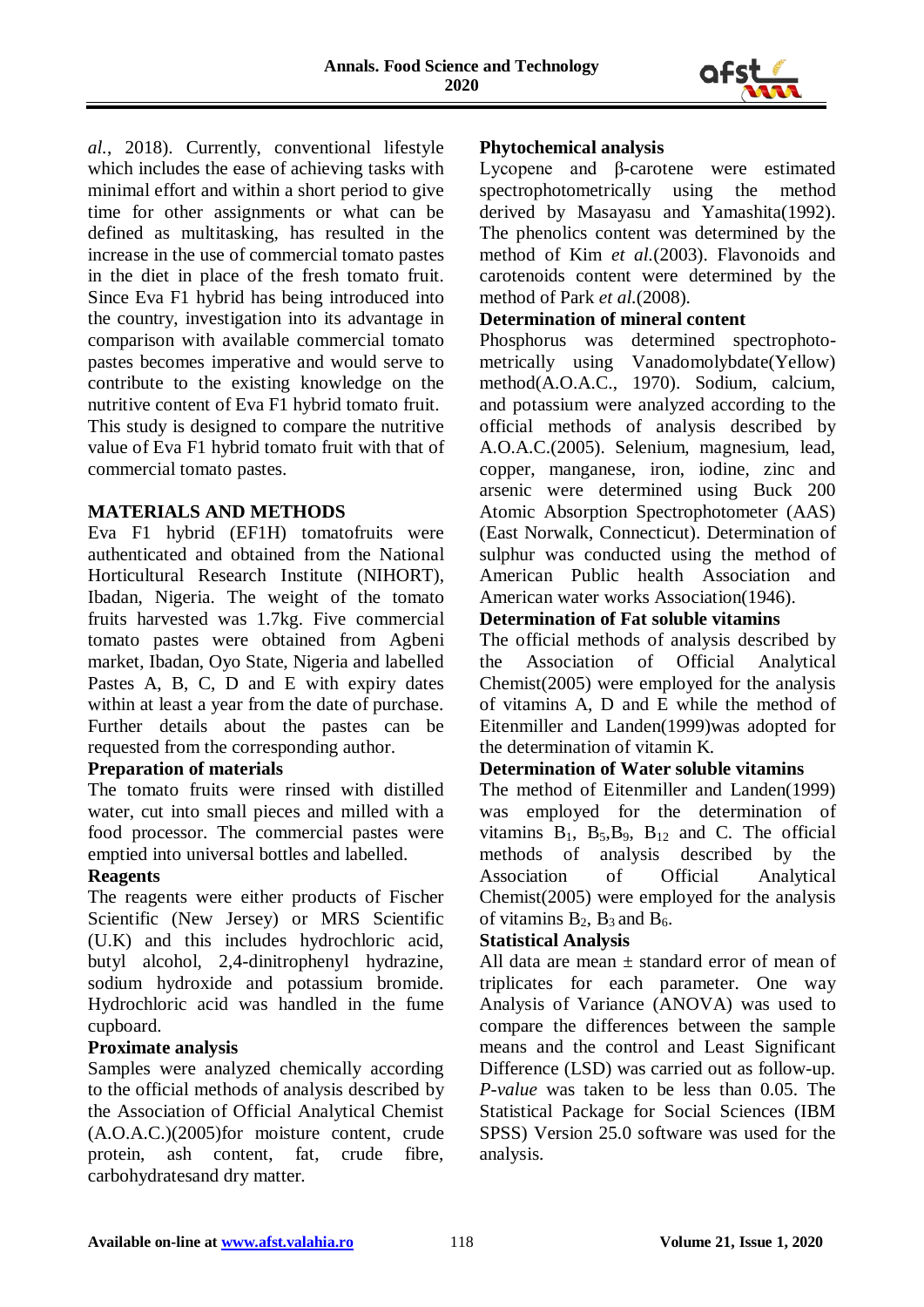

### **RESULTS AND DISCUSSION**

Moisture aids digestion and the absorption of food. In the proximate analysis (Tables 1  $\&$  2), the percentage moisture content reduced significantly  $(p<0.05)$  in the commercial tomato pastes compared to the EF1H tomato fruit (Table 1). This implies that the EF1H tomato fruit contains higher amount of water compared to the commercial tomato pastes. The reason for this may be because the commercial tomato pastes are concentrated.

EF1H tomato fruit contains significantly (*p<0.05*)higher percentage of crude protein (15.00±0.29%) and crude fibre(9.87±0.10%) compared to the commercial tomato pastes (Table 1). Protein is a macronutrient responsible for body building functions(Nelson and Cox, 2017). EF1H may help to serve this purpose. Crude fibre consists of non digestible carbohydrates such as inulin, cellulose and lignin that are intrinsic and intact in plants. It is known to lower rates of coronary heart disease, colon cancer and type 2 diabetes, and aid digestion(Dhingra*et al.*, 2012; Soliman, 2019). Since EF1H contains more crude fibre,it would serve to help these health conditions and adequately enhance digestion (Table 1).

Crude protein and crude fibre in the commercial tomato pastes may have been degraded during thermal processing. The degradation of crude protein and crude fibre may lead to the reduction in the bioavailability or the amount of crude protein and crude fibre in the commercial tomato pastes.

The percentage of ash increased significantly (*p<0.05*)in Pastes B (16.95±0.06%) and D  $(15.36\pm0.26\%)$ , compared to that of the EF1H tomato fruit  $(14.59\pm0.15\%)$  (Table 1). This suggests that Pastes B and D could contain more inorganic minerals than the EF1H tomato fruit. These inorganic minerals play important roles in several biochemical processes in the body, including enzyme catalysis and oxygen transportation(Soetan*et al.*, 2010).

Fat in the diet supplies more energy than carbohydrates when ingested and it also possesses fat soluble vitamins (A, D, E and K) and essential fatty acids such as linoleic and linolenic acids(Nelson and Cox, 2017). Fat also plays a vital role in maintaining healthy skin and hair, insulating body organs against shock, maintaining body temperature, and promoting healthy cell function(Shirma, 2017). The percentage fat increased significantly  $(p<0.05)$ in Pastes A  $(1.33\pm0.03\%)$ , C  $(1.77\pm0.06\%)$ , D  $(1.53\pm0.02\%)$  and E  $(2.11\pm0.04\%)$  compared to that of EF1H tomato fruit  $(1.04\pm0.06\%)$  (Table 2). This suggests that the commercial tomato pastes (A,C,D, and E) have higher fat content compared to the EF1H tomato fruit and may therefore provide more energy than the tomato fruit and possess the essential fatty acids and fat soluble vitamins.

Dry matter is an indication of nutrients available in the diet(Parish, 2007). The percentage dry matter increased significantly in the tomato pastes compared to that of the EF1H tomato fruit (11.40±0.00%) (Table 2).

Thus suggesting that the commercial pastes have significant amount of nutrients and it may also be as a result of the pastes being concentrated.

| <b>SAMPLE</b>  | <b>MOISTURE CONTENT</b> | <b>CRUDEPROTEIN</b> | <b>CRUDEFIBRE</b> | <b>ASH</b>        |
|----------------|-------------------------|---------------------|-------------------|-------------------|
|                | (%)                     | $(\%)$              | $(\%)$            | (%)               |
| EF1H           | $88.60 \pm 0.00$        | $15.00 \pm 0.29$    | $9.87 \pm 0.10$   | $14.59 \pm 0.15$  |
| <b>PASTE A</b> | $71.91 \pm 0.01*$       | $7.63 \pm 0.13*$    | $0.72 \pm 0.01*$  | $8.63 \pm 0.13*$  |
| <b>PASTE B</b> | $73.31 \pm 0.31*$       | $6.08 \pm 0.02*$    | $0.76 \pm 0.01*$  | $16.95 \pm 0.06*$ |
| <b>PASTE C</b> | $74.20 \pm 0.20*$       | $7.98 \pm 0.03*$    | $0.94 \pm 0.08*$  | $12.00 \pm 0.10*$ |
| <b>PASTED</b>  | $73.61 \pm 0.01*$       | $6.38 \pm 0.02*$    | $1.14 \pm 0.03*$  | 15.36±0.26*       |
| <b>PASTE E</b> | $74.23 \pm 0.12*$       | $8.29 \pm 0.10*$    | $0.99 \pm 0.04*$  | $13.31 \pm 0.09*$ |

**Table 1:** Proximate analysis of Eva F1 hybrid tomato fruit andcommercial tomato pastes

Note:  $*$  - significant at  $p < 0.05$ ; all data are mean $\pm$ standard error of mean of triplicates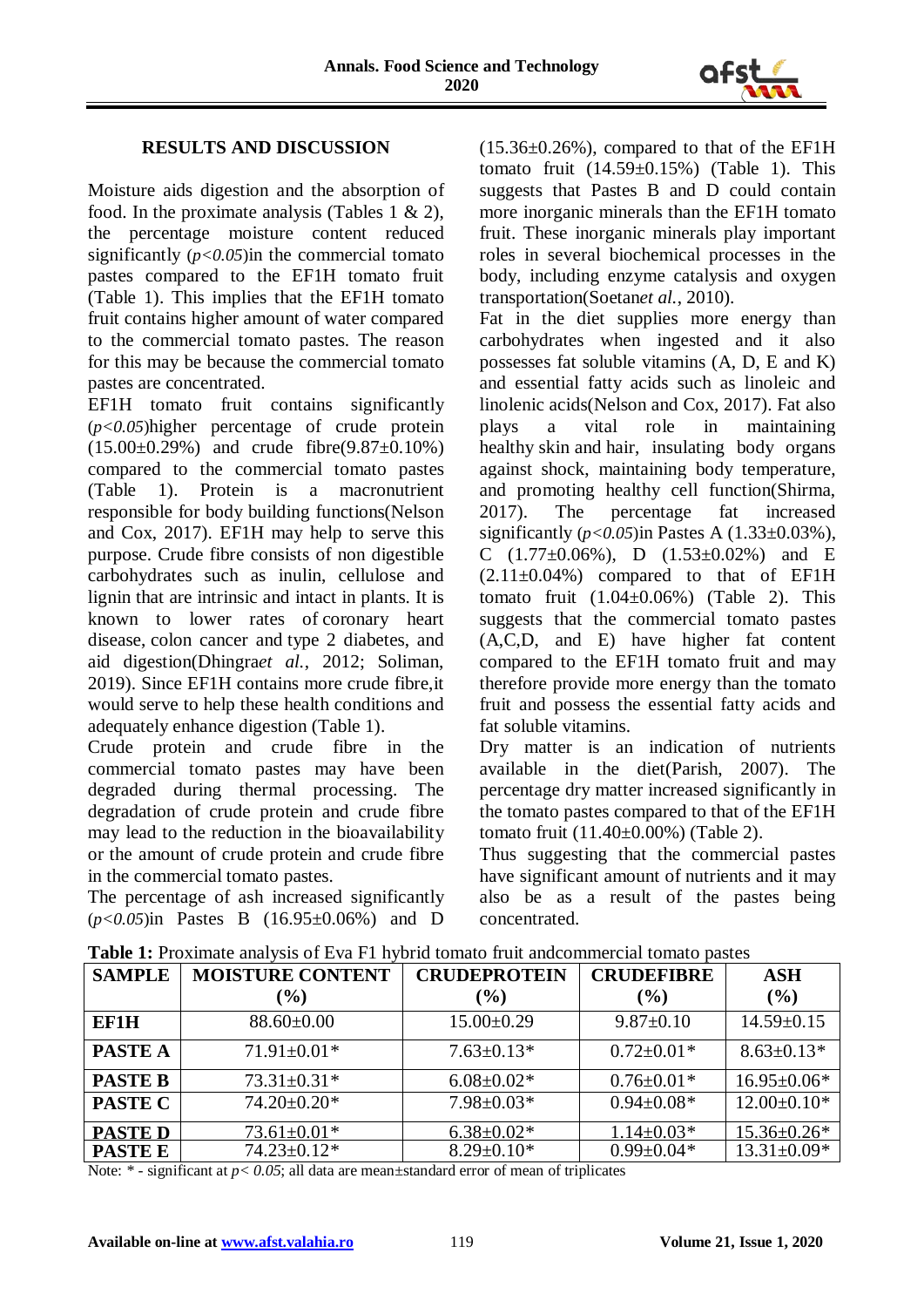

| <b>SAMPLE</b>  | <b>FAT</b>       | <b>DRYMATTER</b>  | <b>CARBOHYDRATE</b> |
|----------------|------------------|-------------------|---------------------|
|                | (%)              | $(\%)$            | $(\%)$              |
| EF1H           | $1.04 \pm 0.06$  | $11.40 \pm 0.00$  | $59.54 \pm 0.60$    |
| <b>PASTE A</b> | $1.33 \pm 0.03*$ | $28.09 \pm 0.01*$ | $81.68 \pm 0.16*$   |
| <b>PASTE B</b> | $1.13 \pm 0.03$  | $26.69 \pm 0.31*$ | $75.07 \pm 0.08*$   |
| <b>PASTE C</b> | $1.77 \pm 0.06*$ | $25.78 \pm 0.22*$ | $77.31 \pm 0.15*$   |
| <b>PASTED</b>  | $1.53 \pm 0.02*$ | $26.38 \pm 0.01*$ | $75.58 \pm 0.28$ *  |
| <b>PASTE E</b> | $2.11 \pm 0.04*$ | $25.77 \pm 0.12*$ | $75.30\pm0.00*$     |

| <b>Table 2:</b> Other proximate analysis of Eva F1 hybrid tomato fruit and commercial tomato pastes |  |  |
|-----------------------------------------------------------------------------------------------------|--|--|
|-----------------------------------------------------------------------------------------------------|--|--|

Note:  $*$  - significant at  $p < 0.05$ ; all data are mean $\pm$ standard error of mean of triplicates

Carbohydrate is a macro nutrient that makes energy available to the body(Zimmerman and Snow, 2012; Nelson and Cox, 2017). The percentage carbohydrate increased significantly (*p<0.05*)in the commercial pastes compared to the EF1H tomato fruit  $(59.54\pm0.60\%)$  (Table 2). This suggests that the commercial tomato pastes (Pastes A, C, D and E) have higher carbohydrate content compared to the tomato fruit and may provide more energy than the EF1H tomato fruit.

The bioactivities of plants are as a result of their active phytochemical constituents which elicit physiological and biochemical actions on the human body(Ekpo*et al*., 2013). These phytochemical constituents include lycopene, carotenoids, flavonoids, phenolics and βcarotene. These phytochemical constituents are potential antioxidants which reduce oxidative stress(Zhang *et al*., 2015). Oxidative stress is responsible for aging and several diseases such as; prostate cancer, cardiovascular diseases and colon cancer. Flavonoids, phenolics, lycopene and other carotenoids are known for their antioxidant activities towards inhibiting free radical reactions(Lee *et al*., 2017). From the phytochemical analysis(Table 3), the commercial tomato pastes contain more antioxidants than the EF1H tomato fruit because of significantly (*p<0.05*)higher levels of lycopene, carotenoids, flavonoids, phenolics and β-carotene. The commercial pastes can therefore be relevant to managing health challenges as a result of oxidative stress.

For the macro mineral analysis (Tables 4), calcium is vital for the formation of strong bones and teeth, as well as muscle contraction amongst other roles it plays in the body(Institute of Medicine, 2011). The percentage calcium increased significantly $(p<0.05)$ in the commercial tomato pastes compared to the hybrid tomato fruit  $(0.01\pm0.00\%)$  with Paste B  $(0.05\pm0.00\%)$  being the highest (Table 4). This suggests that commercial tomato pastes contain more percentage calcium compared to the tomato fruit and will therefore be good sources of calcium.

Magnesium is needed for over 300 biochemical reactions in the body (Laguipo, 2019). The percentage magnesium increased significantly (*p<0.05*)in the commercial pastes compared to the tomato fruit thus making the commercial pastes vital for the process of various biochemical reactions needed for proper body function (Table 4).

| <b>SAMPLE</b>  | <b>Flavonoids</b><br>(mg/g) | <b>Phenolics</b><br>(mg/g) | <b>Carotenoids</b><br>(mg/100ml) | <b>Lycopene</b><br>(mg/100ml) | <b>Beta-carotene</b><br>$(\mu g/100g)$ |
|----------------|-----------------------------|----------------------------|----------------------------------|-------------------------------|----------------------------------------|
| EF1H           | $0.10\pm 0.04$              | $0.23 \pm 0.09$            | $1.34 \pm 0.11$                  | $0.10\pm0.01$                 | $453.56 \pm 0.02$                      |
| <b>PASTE A</b> | $0.42 \pm 0.04*$            | $0.92 \pm 0.09*$           | $5.86 \pm 0.11*$                 | $0.51 \pm 0.01*$              | $492.82 \pm 0.02*$                     |
| <b>PASTE B</b> | $0.41 \pm 0.04*$            | $0.88 \pm 0.09*$           | $1.09 \pm 0.11*$                 | $0.08 \pm 0.01*$              | $487.35 \pm 0.02*$                     |
| <b>PASTE C</b> | $0.44 \pm 0.04*$            | $1.44 \pm 0.09*$           | $7.31 \pm 0.11*$                 | $0.63 \pm 0.01*$              | 492.56±0.02*                           |
| <b>PASTED</b>  | $0.62 \pm 0.04*$            | $2.11 \pm 0.09*$           | $7.96 \pm 0.11*$                 | $0.67 \pm 0.01*$              | $487.64 \pm 0.02*$                     |
| <b>PASTE E</b> | $0.47 \pm 0.04*$            | $1.58 \pm 0.09*$           | $5.75 \pm 0.11*$                 | $0.48 \pm 0.01*$              | $487.18 \pm 0.02*$                     |

**Table 3:** Phytochemical Constituents of Eva F1 Hybrid tomato fruit and commercial tomato pastes

Note: \* - significant at  $p < 0.05$ ; all data are mean±standard error of mean of triplicates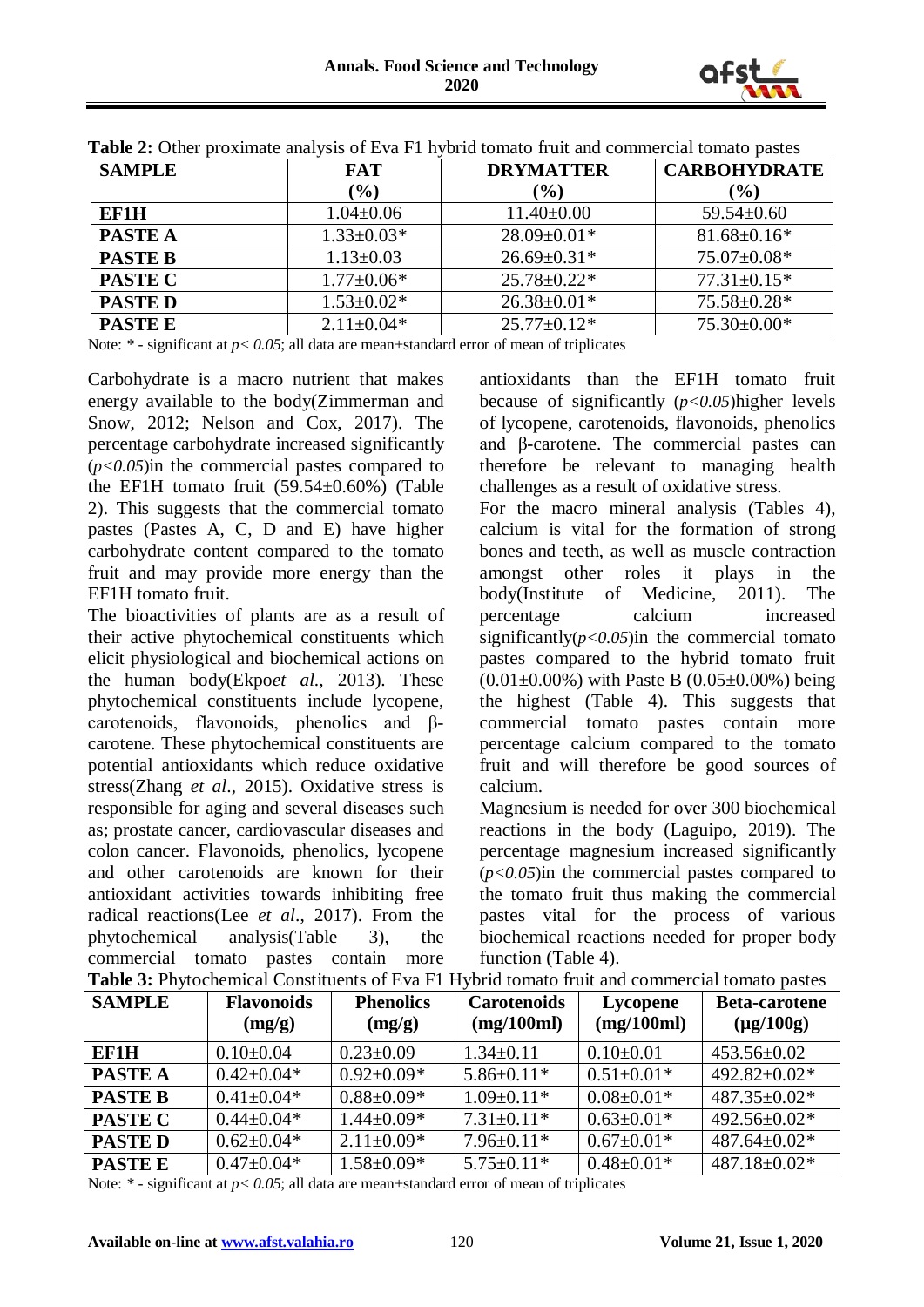

| <b>SAMPLE</b>  | P               | Ca               | Mg               | K                | <b>Na</b>        | <b>Sulphur</b>    |
|----------------|-----------------|------------------|------------------|------------------|------------------|-------------------|
|                | $(\%)$          | $(\%)$           | $(\%)$           | $(\%)$           | $(\%)$           | (mg/100g)         |
| EF1H           | $0.56 \pm 0.00$ | $0.01 \pm 0.00$  | $0.01 \pm 0.00$  | $0.09 \pm 0.00$  | $0.01 + 0.00$    | $5.67 \pm 0.33$   |
| <b>PASTE A</b> | $0.56 \pm 0.00$ | $0.03 \pm 0.00*$ | $0.02 \pm 0.00*$ | $0.28 \pm 0.00*$ | $0.24 \pm 0.01$  | $9.33 \pm 0.67*$  |
| <b>PASTE B</b> | $0.55 \pm 0.00$ | $0.05 \pm 0.00*$ | $0.02 \pm 0.00*$ | $0.25 \pm 0.01*$ | $0.62 \pm 0.01*$ | $12.33 \pm 1.45*$ |
| <b>PASTE C</b> | $0.56 \pm 0.00$ | $0.03 \pm 0.00*$ | $0.03 \pm 0.00*$ | $0.44 \pm 0.01*$ | $0.23 \pm 0.01$  | $13.33 \pm 1.67*$ |
| <b>PASTED</b>  | $0.56 \pm 0.00$ | $0.04 \pm 0.00*$ | $0.03 \pm 0.00*$ | $1.16 \pm 0.03*$ | $1.43 \pm 0.23*$ | $10.00 \pm 1.16*$ |
| <b>PASTEE</b>  | $0.57 \pm 0.00$ | $0.04 \pm 0.00*$ | $0.02 \pm 0.00*$ | $0.36 \pm 0.00*$ | $0.25 \pm 0.00$  | $11.00 \pm 0.58*$ |

**Table 4:** Profile of macro minerals content in Eva F1 hybrid tomato fruit and commercial tomato pastes

Note: \* - significant at  $p < 0.05$ ; all data are mean $\pm$ standard error of mean of triplicates

Potassium plays several roles including regulating nerve signals and fluid balance(Cowan, 2016). The percentage potassium increased significantly (*p<0.05*)in the commercial pastes compared to the hybrid tomato fruit (0.09±0.00%) with Paste D  $(1.16\pm0.03\%)$  being the highest (Table 4). This suggests that potassium is more available in commercial tomato pastes compared to the tomato fruit.

Sodium is responsible for normal nerve and muscle function(Healthwise, 2018). The level was increased in all the commercial pastes with significance  $(p<0.05)$ in pastes B  $(0.62 \pm 0.01\%)$ and D  $(1.43\pm0.23\%)$ , though all the commercial pastes are fortified with salt (sodium chloride) and can therefore facilitate transmission of nerve impulses and muscle excitation (Table 4).

Sulphur is responsible for insulin function and is present in glutathione (an important antioxidant)(Weiss *et al.*, 2014). The amount of sulphur increased significantly $(p<0.05)$  in the commercial pastes compared to the EF1H tomato fruit (Table 4). This suggests that sulphur in commercial tomato pastes can help the function of insulin and aids the scavenging of free radicals.

For the trace mineral analysis (Tables  $5 \& 6$ ), the iron content increased significantly (*p<0.05*) in Pastes B (136.83±0.60 mg/kg) and E  $(112.83\pm0.17 \text{ mg/kg})$  compared to the EF1H tomato fruit  $(108.00\pm1.15 \text{ mg/kg})$  (Table 5). Iron is important for blood formation and in particular the function of hemoglobin and myoglobin, the deficiency of which results in anemia(Abbaspour*et al.*, 2014). Pastes B and E

may be good sources of iron and therefore prevent anemia.

Copper facilitates iron uptake thereby preventing anemia and neutropenia(reviewed in Nose *et al*., 2006). The level of copper was significantly (*p<0.05*)higher in Pastes C  $(1.50\pm0.00 \text{ mg/kg})$ , D $(1.47\pm0.03 \text{ mg/kg})$  and E  $(1.53\pm0.03 \text{ mg/kg})$  compared to the EF1Htomato fruit  $(1.00\pm 0.00$  mg/kg) (Table 5). This suggests that copper in Pastes C, D and E may enhance red blood cell formation.

Zinc plays a key role in wound healing, cell division and growth as well as in the immune system(Lin *et al*., 2018). Zinc also plays a role in the functional regulation of the central nervous system thereby decreasing the incidence of neurotoxicity. Its deficiency can play a role in cancer, the aging process and in the etiology of several age-related chronic illnesses such as immune senescence, atherosclerosis and degenerative diseases of the nervous system(Kumar *et al.*, 2016). Pastes B (7.49±0.16 mg/kg), C (8.97±0.12 mg/kg), D  $(6.90\pm0.10 \text{ mg/kg})$  and E  $(6.30\pm0.08 \text{ mg/kg})$ contain increased significant (*p<0.05*)levels of zinc compared to the EF1H tomato fruit  $(5.77\pm0.06 \text{ mg/kg})$  (Table 5). This implies that regular intake of these pastes can help decrease the occurrence of certain age-related chronic diseases and boost the immune system.

The level of lead increased significantly in Pastes A (3.10±0.06 mg/kg), C (4.17±0.12 mg/kg), D  $(4.50\pm0.00 \text{ mg/kg})$  and E  $(4.53\pm0.27 \text{ m})$ mg/kg) compared to the EF1H tomato fruit  $(1.62\pm0.02 \text{ mg/kg})$  (Table 5). Lead is a highly poisonous metal, which when ingested in significant amounts, affects the organs and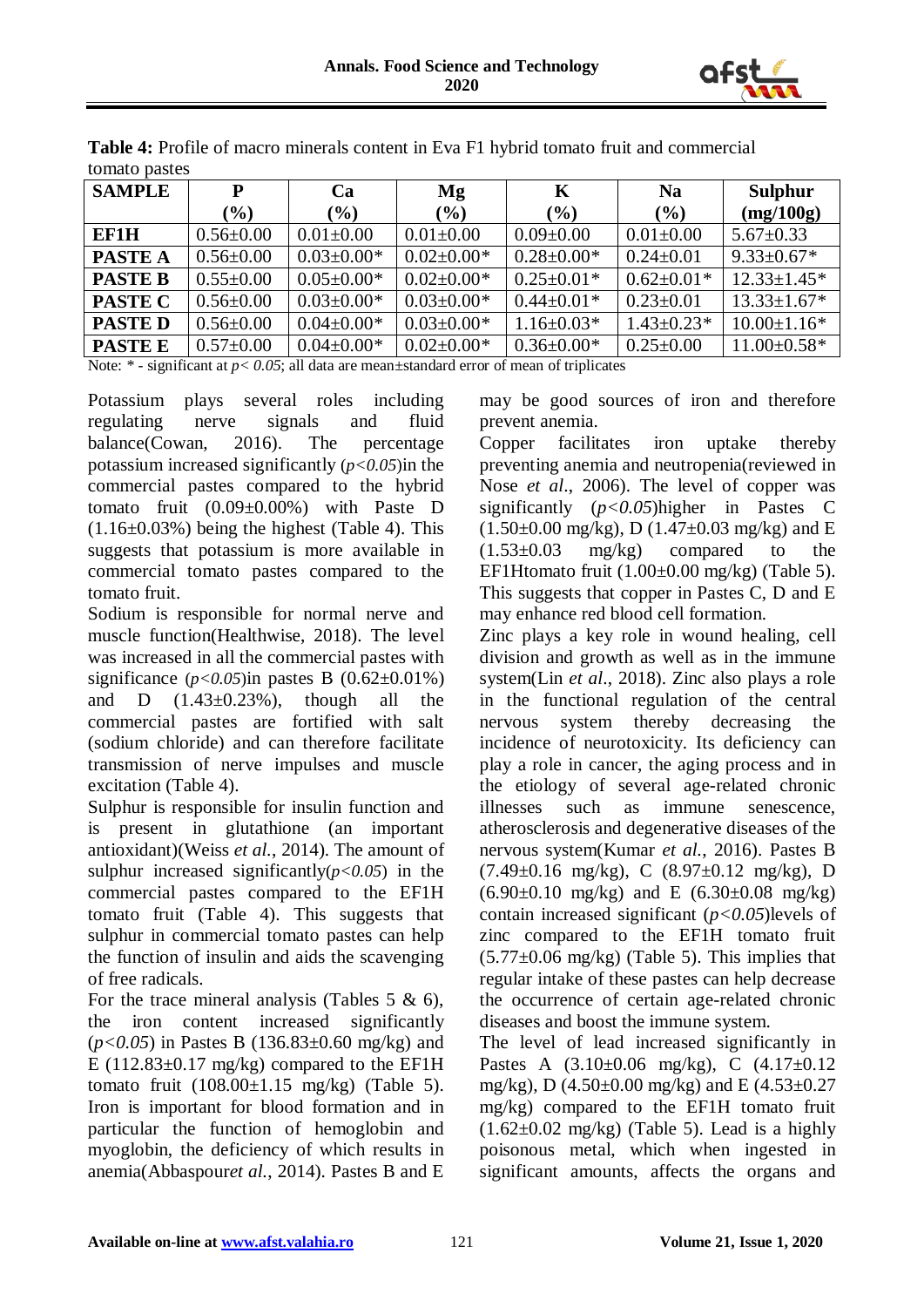

systems in the human body such as the brain, kidney and the central nervous system, thereby decreasing neuronal growth(Hsiang and Diaz, 2011). The data show that the EF1H tomato fruit is safer than some of the commercial tomato pastes in this regard.

The level of manganese increased significantly (*p<0.05*)in the commercial tomato pastes compared to the EF1H tomato fruit (Table 6). Manganese plays an important role in bone formation and activates many enzymes in carbohydrate and cholesterol metabolism, and is an important component of the Mnsuperoxide dismutase which helps to scavenge reactive oxygen species in the mitochondrion(Li and Yang, 2018). The commercial pastes will be beneficial in aiding the metabolic process in the body and the regulation of oxidative stress in the mitochondrion.

Iodine is essential for the proper function of the thyroid gland and therefore to prevent goiter(Chung, 2014). The level of iodine increased significantly in all the commercial pastes compared to the EF1H tomato fruit (Table 6). This suggests that these commercial pastes can enhance the proper function of the thyroid glands and therefore prevent the occurrence of goiter.Selenium is also important for proper thyroid function and therefore affects metabolism. It helps to protect the body from oxidative stress and improve immune response(Rocourt*et al.*, 2011; Mullur*et al.*, 2014). The amount of selenium increased significantly in the commercial tomato pastes compared to the EF1H tomato fruit and may therefore help to prevent disease as a result of oxidative stress and also boost immune response (Table 6).

There are two types of arsenic: organic and inorganic. Organic arsenic is found in diet and is less toxic than inorganic arsenic. Long-term exposure to arsenic has been reported to be responsible for high rates of heart disease, skin cancer, lung cancer and bladder cancer(Hughes *et al.*, 2011). However, arsenic has been shown in animals to be involved in the metabolism of methionine, gene expression, growth and reproduction. The amount of arsenic increased significantly (*p<0.05*)inall the commercial pastes compared to the hybrid tomato fruit (Table 6). The increased levels of lead and arsenic in the commercial pastes may be as a result of the exposure of the pastes to the machines during production. However, the levels are not toxic.

| <b>SAMPLE</b>  | Fe                 | <b>Cu</b>        | Zn               | Pb               |
|----------------|--------------------|------------------|------------------|------------------|
|                | (mg/kg)            | (mg/kg)          | (mg/kg)          | (mg/kg)          |
| EF1H           | $108.00 \pm 1.15$  | $1.00 \pm 0.00$  | $5.77 \pm 0.06$  | $1.62 \pm 0.02$  |
| <b>PASTE A</b> | $96.67 \pm 0.67$ * | $0.77 \pm 0.02*$ | $5.58 \pm 0.11$  | $3.10\pm0.06*$   |
| <b>PASTE B</b> | $136.83 \pm 0.60*$ | $0.82 \pm 0.02*$ | $7.49 \pm 0.16*$ | $1.07 \pm 0.07*$ |
| <b>PASTE C</b> | $98.33 \pm 0.67*$  | $1.50 \pm 0.00*$ | $8.97 \pm 0.12*$ | $4.17 \pm 0.12*$ |
| <b>PASTED</b>  | $85.00 \pm 1.00*$  | $1.47 \pm 0.03*$ | $6.90\pm0.10*$   | $4.50\pm0.00*$   |
| <b>PASTE E</b> | $112.83 \pm 0.17*$ | $1.53 \pm 0.03*$ | $6.30\pm0.08*$   | $4.53 \pm 0.27*$ |

Table 5: Profile of trace minerals in Eva F1 hybrid tomato fruit and commercial tomato pastes

Note: \*- significant at  $p < 0.05$ ; all data are mean $\pm$ standard error of mean of triplicates

| <b>SAMPLE</b>  | Mn               |                  | Se               | As               |
|----------------|------------------|------------------|------------------|------------------|
|                | (mg/kg)          | (mg/kg)          | (mg/kg)          | (mg/kg)          |
| <b>EF1H</b>    | $0.54 \pm 0.03$  | $0.43 \pm 0.01$  | $0.01 \pm 0.00$  | $0.14 \pm 0.00$  |
| <b>PASTE A</b> | $2.07 \pm 0.03*$ | $5.53 \pm 0.09*$ | $0.02 \pm 0.00*$ | $0.29 \pm 0.00*$ |
| <b>PASTE B</b> | $2.08 \pm 0.04*$ | $3.70 \pm 0.12*$ | $0.03 \pm 0.00*$ | $0.25 \pm 0.00*$ |
| <b>PASTE C</b> | $1.55 \pm 0.03*$ | $4.37 \pm 0.15*$ | $0.03 \pm 0.00*$ | $0.27 \pm 0.00*$ |
| <b>PASTED</b>  | $2.04 \pm 0.02*$ | $5.13 \pm 0.12*$ | $0.04 \pm 0.00*$ | $0.27 \pm 0.00*$ |
| <b>PASTE E</b> | $1.07 \pm 0.04*$ | $3.27 \pm 0.09*$ | $0.04 \pm 0.00*$ | $0.26 \pm 0.00*$ |

Note: \*- significant at  $p < 0.05$ ; all data are mean±standard error of mean of triplicates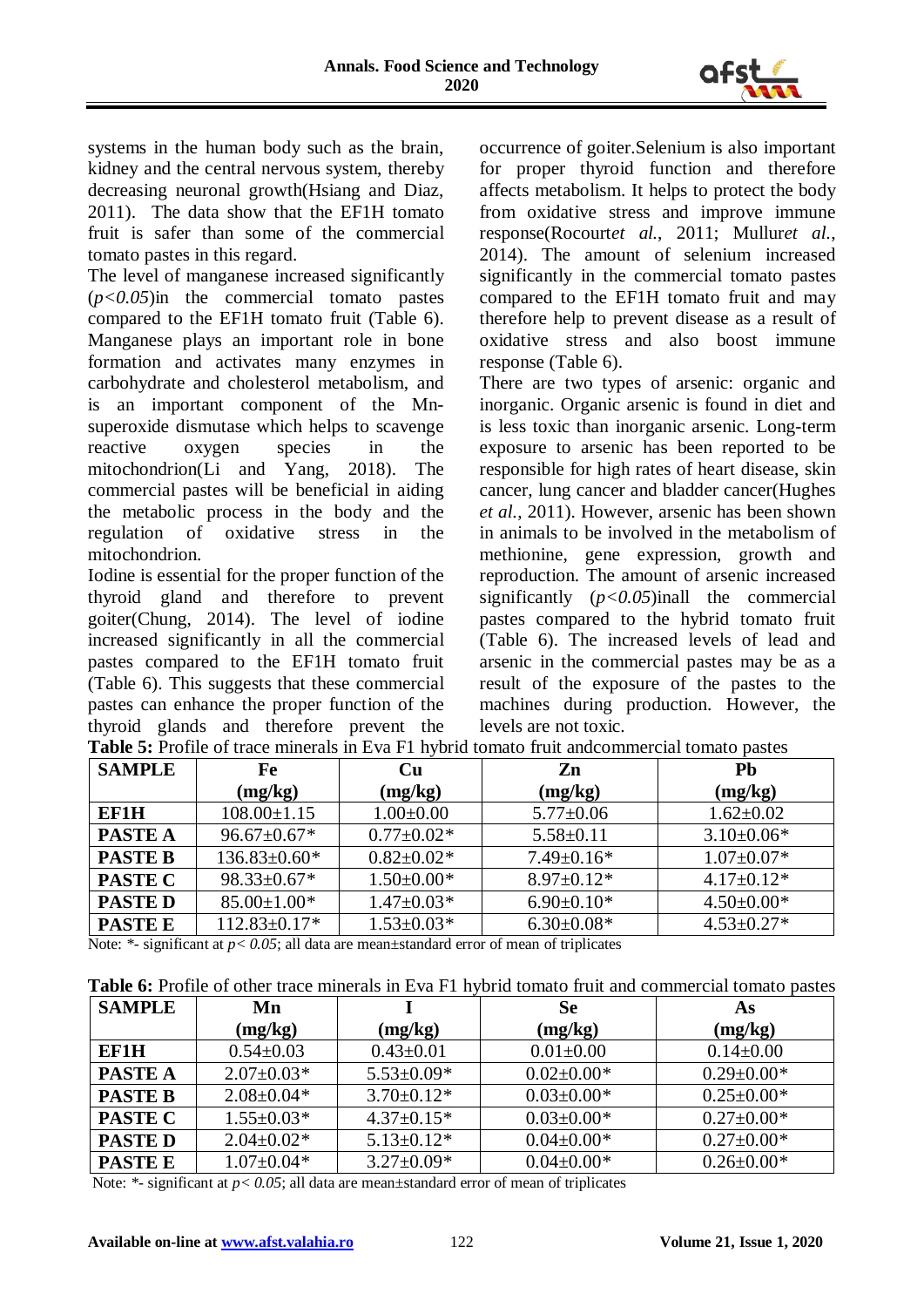

| <b>SAMPLE</b>  | Vitamin A<br>$(\mu$ g/100g) | <b>Vitamin D</b><br>$(\mu g/100g)$ | Vitamin E<br>$(\mu$ g/100g) | Vitamin K<br>$(\mu g/100g)$ |
|----------------|-----------------------------|------------------------------------|-----------------------------|-----------------------------|
| EF1H           | $41.87 \pm 0.01$            | $0.16 \pm 0.01$                    | $0.10\pm0.01$               | $0.26 \pm 0.01$             |
| <b>PASTE A</b> | $98.42 \pm 0.02*$           | $0.69 \pm 0.01*$                   | $0.35 \pm 0.01*$            | $0.65 \pm 0.01*$            |
| <b>PASTE B</b> | $92.41 \pm 0.02*$           | $0.46 \pm 0.01*$                   | $0.23 \pm 0.01*$            | $0.51 \pm 0.01*$            |
| <b>PASTE C</b> | $96.79 \pm 0.02*$           | $0.56 \pm 0.01*$                   | $0.18 \pm 0.01*$            | $0.57 \pm 0.01*$            |
| <b>PASTED</b>  | $95.71 \pm 0.01*$           | $0.52 \pm 0.01*$                   | $0.21 \pm 0.01*$            | $0.59 \pm 0.01*$            |
| <b>PASTE E</b> | $91.59 \pm 0.01*$           | $0.39 \pm 0.02*$                   | $0.29 \pm 0.01*$            | $0.46 \pm 0.01*$            |

Table 7: Fat soluble vitamins constituent of Eva F1 Hybrid tomato fruitand commercial tomato pastes

Note:  $*$  - significant at  $p < 0.05$ ; all data are mean $\pm$ standard error of mean of triplicates

The fat soluble vitamins A, D, E and K were increased significantly (*p<0.05*)in the commercial tomato pastes compared to the EF1H tomato fruit (Table 7). Vitamin A is responsible for good vision and prevents incidence of night blindness(Gilbert, 2013). Vitamin D helps in calcium absorption and promotes bone growth in the body and therefore prevents the incidence of ricket and osteomalacia. Vitamin E is an antioxidant which has been shown to reduce neuroinflammation, osteoporosis and the onset of cardiovascular diseases(Tan*et al.*, 2018). Vitamin K plays a vital role in regulating cell growth, blood calcium levels, blood clotting, and bone metabolism and strength(Vermeer, 2012; Maresz, 2015). The deficiency leads to excessive bleeding. The commercial tomato pastes have the potential to ameliorate all these disease conditions as a result of a deficiency in any of the fat soluble vitamins regardless of fortification in a few of the pastes.

The water soluble vitamins  $B_1$ ,  $B_2$ ,  $B_3$ ,  $B_5$ ,  $B_6$ ,  $B_9$ ,  $B_{12}$  and C play vital roles in the body which include aiding the proper functioning of the

digestive and nervous systems, metabolism of macro nutrients, muscle function, production of genetic material, production of red blood cells, mental health, proper formation of fetus' nervous system, healthy skin, protection against heart disease and proper heart function(Fenech 2012; Mahmood 2014; Sampedro*et al.*, 2015; Gasperiet al., 2019; Martel and Franklin, 2019). With the exception of vitamins  $B_9$  (folic acid)and $B_{12}$ (cobalamin) all the other water soluble vitamins analyzed were significantly (*p<0.05*)reduced in the commercial tomato pastes compared to the EF1H tomato fruit (Tables8 & 9). Folic acid deficiency is one of the wide spread vitamin deficiencies which results in poor mental health and abnormal formation of the fetus' central nervous system, while cobalamin deficiency results in megaloblastic anaemia (similar to that of folic acid deficiency) and poor neurological function. Regular intake of the commercial tomato pastes may be able to avoid the incidence of these deficiencies.

| <b>SAMPLE</b>  | Vitamin $B_1$<br>(mg/100g) | Vitamin $B_2$<br>(mg/100g) | Vitamin $B_3$<br>(mg/100g) | Vitamin $B_5$<br>(mg/100g) | Vitamin C<br>(mg/100g) |
|----------------|----------------------------|----------------------------|----------------------------|----------------------------|------------------------|
| EF1H           | $0.10\pm0.01$              | $0.08 \pm 0.01$            | $0.04 \pm 0.00$            | $1.22 \pm 0.01$            | $31.97 \pm 0.09$       |
| <b>PASTE A</b> | $0.04 \pm 0.01*$           | $0.01 \pm 0.00*$           | $0.03 \pm 0.00*$           | $0.24 \pm 0.01*$           | $22.43 \pm 0.09*$      |
| <b>PASTE B</b> | $0.03 \pm 0.00*$           | $0.01 \pm 0.00*$           | $0.02 \pm 0.00*$           | $0.26 \pm 0.01*$           | $25.60 \pm 0.12*$      |
| <b>PASTE C</b> | $0.04 \pm 0.00*$           | $0.03 \pm 0.00*$           | $0.01 \pm 0.00*$           | $0.13 \pm 0.01*$           | $15.73 \pm 0.09*$      |
| <b>PASTED</b>  | $0.03 \pm 0.01*$           | $0.02 \pm 0.00*$           | $0.03 \pm 0.00*$           | $0.35 \pm 0.03*$           | $14.70 \pm 0.12*$      |
| <b>PASTE E</b> | $0.05 \pm 0.00*$           | $0.04 \pm 0.00*$           | $0.03 \pm 0.01*$           | $0.40 \pm 0.03*$           | $18.33 \pm 0.09*$      |

**Table 8:** Water soluble vitamins constituent of the Eva F1 hybrid tomato fruitand commercial tomato pastes

Note: \*- significant at  $p < 0.05$ ; all data are mean $\pm$ standard error of mean of triplicates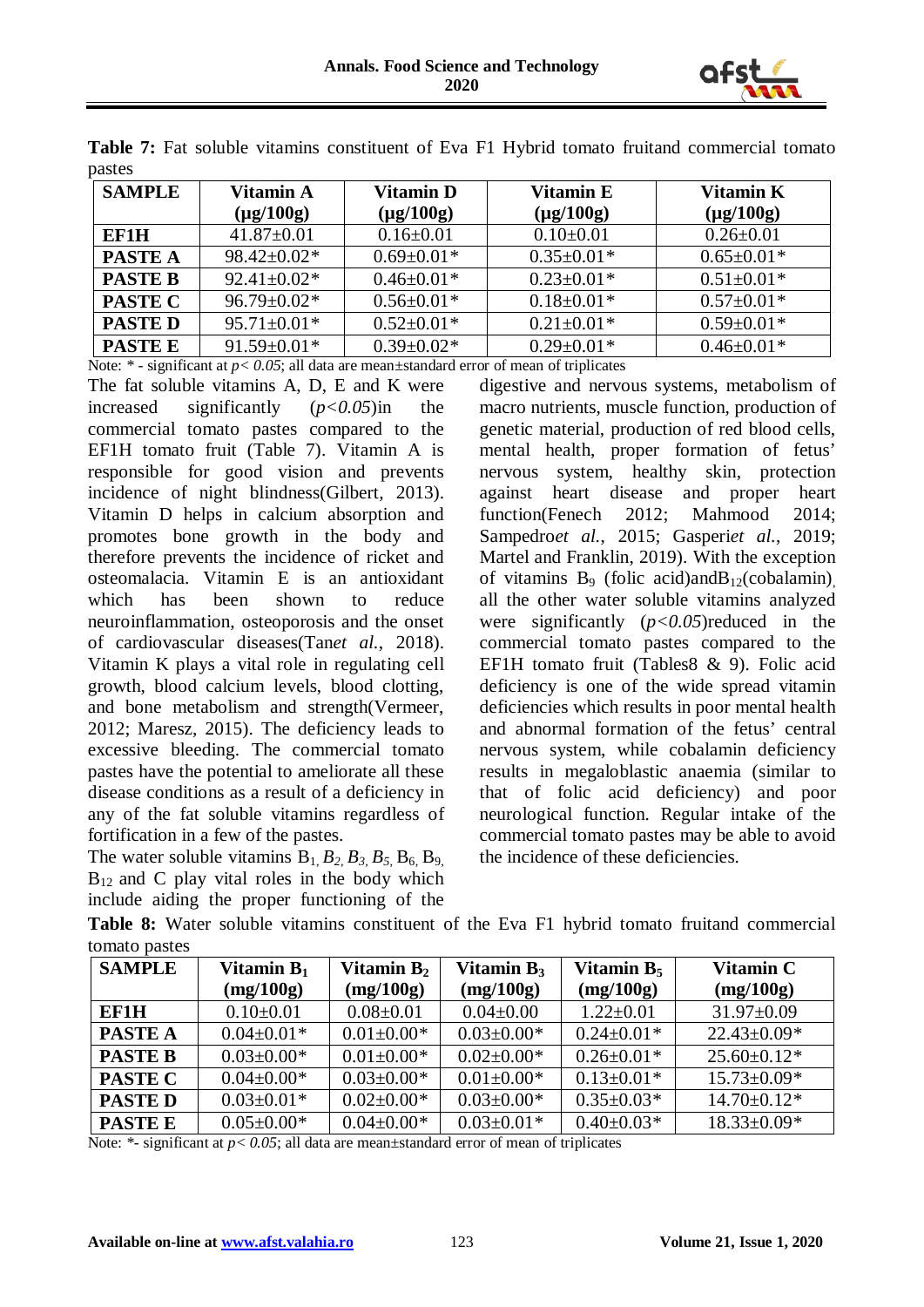

| <b>SAMPLE</b>  | Vitamin $B_6$<br>(mg/100g) | <b>Vitamin B</b> <sub>9</sub><br>(mg/100g) | Vitamin $B_{12}$<br>(mg/100g) | Vitamin C<br>(mg/100g) |
|----------------|----------------------------|--------------------------------------------|-------------------------------|------------------------|
| EF1H           | $0.02 \pm 0.00$            | $0.05 \pm 0.00$                            | $0.01 + 0.00$                 | $31.97 \pm 0.09$       |
| <b>PASTE A</b> | $0.02 \pm 0.00$            | $0.08 \pm 0.00*$                           | $0.03 \pm 0.00*$              | $22.43 \pm 0.09*$      |
| <b>PASTE B</b> | $0.03 \pm 0.00$            | $0.06 \pm 0.00*$                           | $0.01 + 0.00$                 | $25.60 \pm 0.12*$      |
| <b>PASTE C</b> | $0.02 \pm 0.00$            | $0.06 \pm 0.00*$                           | $0.02 \pm 0.00$               | $15.73 \pm 0.09*$      |
| <b>PASTED</b>  | $0.01 \pm 0.00*$           | $0.08 \pm 0.00*$                           | $0.04 \pm 0.00*$              | $14.70 \pm 0.12*$      |
| <b>PASTE E</b> | $0.01 \pm 0.00*$           | $0.07 \pm 0.00*$                           | $0.03 \pm 0.00*$              | $18.33 \pm 0.09*$      |

**Table 9:** Other water soluble vitamins constituent of the Eva F1 hybrid tomato fruit andcommercial tomato pastes

Note: \*- significant at  $p < 0.05$ ; all data are mean $\pm$ standard error of mean of triplicates

### **CONCLUSION**

The study shows that Eva F1 hybrid tomato fruit is rich in water soluble vitamins while the commercial pastes, which are derived from other types of tomato like San Marzano, Roma etc., have appreciable contents of essential nutrients including phytochemicals and the fat soluble vitamins. A combination of both sources in the diet would help in facilitating adequate intake of some nutrients in the diet.

### **RECOMMENDATION**

The employment of other safe materials in the fabrication of the machines used in the processing of the commercial tomato pastes can be designed to remove contamination with lead and arsenic.

#### **ACKNOWLEDGEMENT**

The assistance of Dr. E.O. Ajayi of National Horticultural Research Institute, Nigeria, in obtaining the Eva F1 hybrid tomato fruit is deeply appreciated.

#### **REFERENCES**

- [1] Gupta, U.S., Tomato (*Solanum lycopersicum*L.). In What's new about crop plants: Novel discoveries of the 21<sup>st</sup> century, CRC Press Science Publishers, New Hampshire, U.S.A., 2011.
- [2] Gerszberg, A., Hnatuszko-Konka, K., Kowalczyk, T., Kononowicz, A.K., Tomato (*Solanum lycopersicum*L.) in the service of biotechnology, Plant Cell, Tissue and Organ Culture, **120**, 2015**,**  881-902.
- [3] Glen, C., What causes tomatoes to crack? [https://pender.ces.ncsu.edu](https://pender.ces.ncsu.edu/) (accessed 24<sup>th</sup> July, 2019).
- [4] Vinje, E. Tomato. Planet natural research center. [https://www.planetnatural.com](https://www.planetnatural.com/) (accessed  $24<sup>th</sup>$  July, 2019).
- [5] Alwis, L., Perera, A., Samarasinghe, W. Production of new varieties of tomatoes based on yield and fruit quality characters using molecular and classical breeding techniques,Tropical Agricultural Research, **20**,2008, 200-212.
- [6] Plantech Kenya Limited, Eva F1, [www.plantechkenya.com/product-list/eva-f1/](http://www.plantechkenya.com/product-list/eva-f1/) (accessed  $9<sup>th</sup>$  July, 2019).
- [7] FUTA News, FUTA introduces new variety of tomato, [https://www.futa.edu.ng/futacm/fileuploads/FUTA](https://www.futa.edu.ng/futacm/fileuploads/FUTA%25) [%2](https://www.futa.edu.ng/futacm/fileuploads/FUTA%25)0INTRODUCES%20NEW%20VARIETY%20O F%20TOMATOES.pdf (accessed 9<sup>th</sup> July, 2019).
- [8] Ganeva, D., Characteristics and basic traits connected with the seed-productivity in the fruit of F1 tomato hybrids, Bulgarian Journal of Agricultural Science, **7**, 2011, 429-436.
- [9] Hernández-Leal, E., Lobato-Ortiz, R., García-Zavala, J., Hernández-Bautista, A., Reyes-López, D., Bonilla-Barrientos, O., Stability and breeding potential of tomato hybrids. Chilean Journal of Agricultural Research, **79**, 2018,181- 189,doi:10.4067/S0718-58392019000200181.
- [10]Association of Official Analytical Chemist (A.O.A.C.).Official methods of analysis of A.O.A.C. International,  $18<sup>th</sup>$  edition. Gaithersburg, MD, 2005.
- [11]Masayasu, N., Yamashita I., Simple method for simultaneous determination of chlorophyll and carotinoids in tomato fruit,Journal of the Japanese Society for Food Science and Technology,**39**, 1992, 925-928.
- [12]Kim, D., Jeong, S., Lee, C., Antioxidant capacity of phenolic phytochemicals from various cultivars of plums, Food Chemistry, **81**, 2003, 321-326.
- [13]Park, Y., Jung, S., Kang, S., Heo, B., Arancibia-Avila, P., Toledo, F., Drzewiecki, J., Namiesnik, J., Gorinstein, S.,Antioxidants and proteins in ethylenetreated kiwifruits. Food Chemistry,**107,** 2008, 640- 648.
- [14]Association of Official Analytical Chemist (A.O.A.C.),Acolourimetric determination of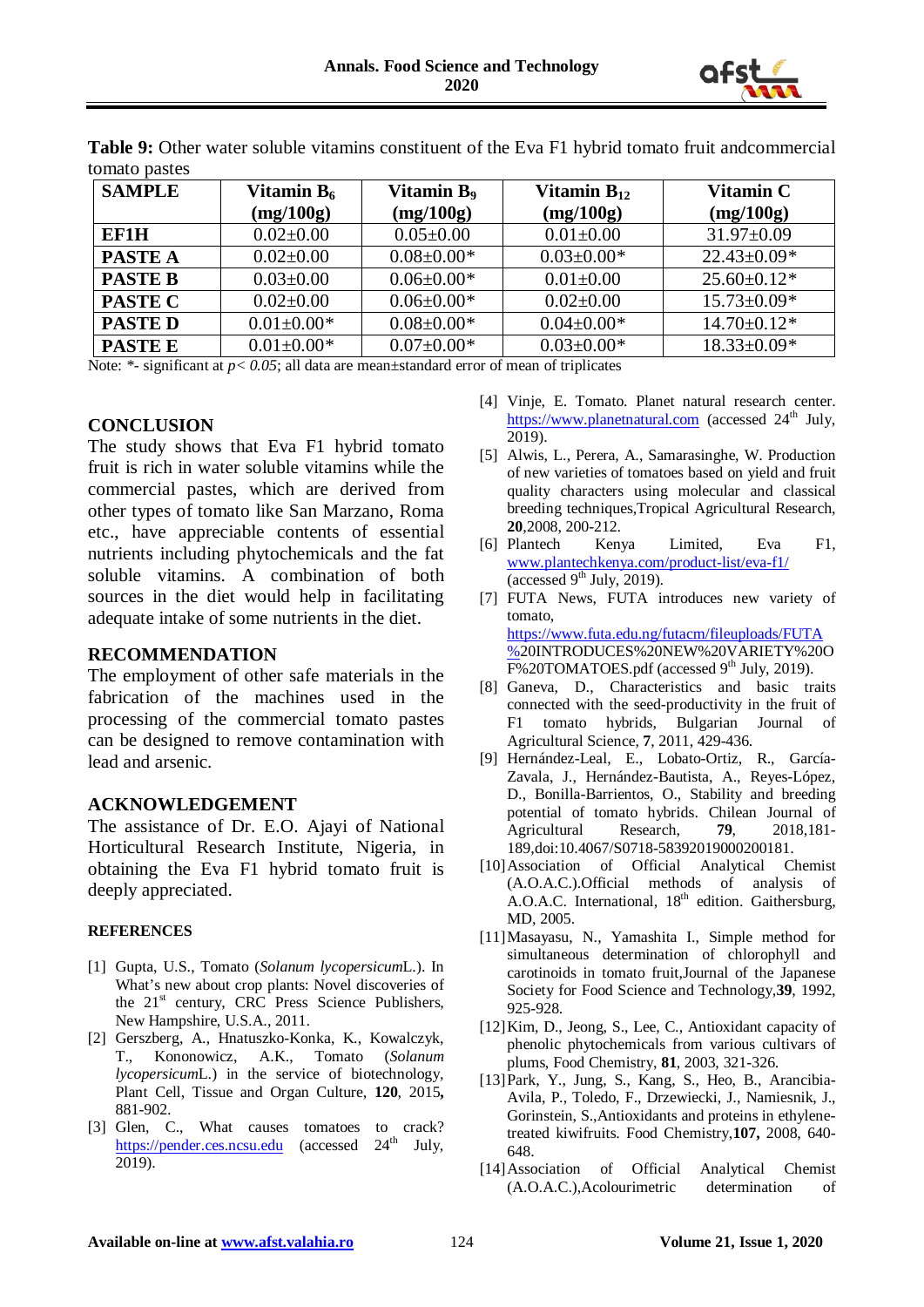phosphorus using Vanadomolydate (Yellow) method,  $11<sup>th</sup>$  edition, 1970.

- [15]American Public Health Association and American Water Works Association, American Management Association, New York,U.S.A., 1946, pp. 99.
- [16] Eitenmiller, R., Landen, W., Vitamin analysis for the health and food sciences, CRC Press, Boca Raton, FL,1999.
- [17]Nelson, D., Cox, M.,Lehninger Principles of Biochemistry,7th edition, W.H. Freeman and Company, New York, U.S.A., 2017.
- [18]Dhingra, D., Michael, M., Rajput, H., Patil R., Dietary fibre in foods: a review,Journal of Food Science and Technology, 49, 2012,255- 266.
- [19]Soliman, G., Dietary fibre, atherosclerosis and cardiovascular disease,Nutrients,**11**, 2019, 1155.
- [20] Soetan, K., Olaiya, C., Oyewole, O., The importance of mineral elements in humans, domestic animals and plants: A review. African Journal of Food Science **4**, 2010, 200-222.
- [21]Shirma, B., Low calorie foods. InFunctional foods: Sources and health benefits; Mudgil, D., Barak, S., Eds., Scientific Publisher, India, 2017**,**pp. 93.
- [22]Parish, J., Feedstuff comparisons- As fed versus Dry matter. Cattle Business in Mississippi, https://extension.msstate.edu/sites/default/files/topic -files/cattle-business-mississippi-articles/cattlebusiness-mississippi-articles-landingpage/stocker\_feb2007.pdf (accessed  $16^{th}$  July, 2019).
- [23]Zimmerman, M., Snow, B., The functions of carbohydrate in the body,An introduction to nutrition, 2012, pp. 118. [https://2012books.lardbucket.org/pdfs/an](https://2012books.lardbucket.org/pdfs/an-introduction-to-nutrition.pdf)[introduction-to-nutrition.pdf](https://2012books.lardbucket.org/pdfs/an-introduction-to-nutrition.pdf) (accessed 16th July, 2019).
- [24]Ekpo, I. A., Osuagwu, A.T., Agbor, A.B., Okpako, E.C., Ekanem, B.E., Phytochemical composition of *Afromomummelegueta* and *Piper guineense* seeds, Journal of Current Research in Science,**1**, 2013, 24 – 27.
- [25]Zhang, Y-J., Gan, R-Y., Li, S., Zhou, Y., Li, A-N., Zhou, D-P., Li, H-B., Antioxidant phytochemicals for the prevention and treatment of chronic diseases,Molecules,**20**,2015, 21138–21156. doi:10.3390/molecules201219753.
- [26]Lee, M., Lin, W., Yu, B., Lee, T., Antioxidant capacity of phytochemicals and their potential effects on oxidative status in animals- A review. Asian-Australas Journal of Animal Science, **30**(3),2017, 299- 308.
- [27]Institute of Medicine (U.S.) Committee to review dietary reference intakes for vitamin D and calcium. Dietary Reference intakes for calcium and vitamin D, Ross, C., Taylor, C., Yatkine, A., Valle, H., Eds. National Academies press, U.S.A., 2011.
- [28]Laguipo A., Magnesium in the Diet and Body. News-Medical,2019[,https://www.news-](https://www.news-medical.net/health/Magnesium-in-the-Diet-and-Body.aspx.%20(accessed)

[medical.net/health/Magnesium-in-the-Diet-and-](https://www.news-medical.net/health/Magnesium-in-the-Diet-and-Body.aspx.%20(accessed)[Body.aspx. \(accessed](https://www.news-medical.net/health/Magnesium-in-the-Diet-and-Body.aspx.%20(accessed)  $16^{th}$  July, 2019).

- $[29]$ Cowan D., The disorders of Potassium, Acid-base and electrolyte handbook for veterinary technicians, Randels-Thorp, A., Liss, D. Eds., Wiley Publishers, New Jersey,U.S.A., 2016**.**
- [30] Healthwise, Minerals: Their functions and sources. [https://www.stlukesonline.org/health](https://www.stlukesonline.org/health-services/health-information/healthwise/2017/11/14/22/57/minerals-their-functions-and-sources)[services/health](https://www.stlukesonline.org/health-services/health-information/healthwise/2017/11/14/22/57/minerals-their-functions-and-sources)[information/healthwise/2017/11/14/22/57/minerals](https://www.stlukesonline.org/health-services/health-information/healthwise/2017/11/14/22/57/minerals-their-functions-and-sources)[their-functions-and-sources.](https://www.stlukesonline.org/health-services/health-information/healthwise/2017/11/14/22/57/minerals-their-functions-and-sources) (accessed 18th July, 2019).
- [31]Weiss, M., Steiner, D., Philipson, L., Insulin biosynthesis, secretion, structure and structureactivity relationships. Endotext [Internet]. Feingold, K., Anawalt, B., Boyce, A. *et al.*, Eds., MDText.com, Inc., South Dartmouth (MA),  $2014$ . (accessed  $18<sup>th</sup>$  July, 2019).
- [32]Abbaspour, N., Hurrell, R., Kelishadi, R., Review on iron and its importance for human health. Journal of Research in Medical Sciences,**19**(2), 2014, 164– 174.
- [33]Nose, Y., Kim, B-E., Thiele, D.J., Ctr1 drives intestinal copper absorption and is essential for growth, iron metabolism, and neonatal cardiac function. Cell Metabolism **4**(3), 2006, 235-244.
- [34]Lin, P-H., Sermersheim, M., Li, H., Lee, P., Steinberg, S., Ma J., Zinc in wound healing modulation, Nutrients, **10**(1),2018, 16. doi: 10.3390/nu10010016.
- [35]Kumar, V.; Kumar, A.; Singh, S.; Tripathi, S.; Kumar, D.; Singh, R.; Dwivedi, S. Zinc deficiency and its effect on the brain: An update,International Journal of Molecular Genetics and Gene therapy, **1**(1), 2016, doi http://dx.doi.org/10.16966/2471- 4968.105.
- [36]Hsaing, J., Diaz, E, Lead and developmental neurotoxicity of the central nervous system. Current Neurobiology, **2**(1),2011, 35-42.
- [37]Li, L., Yang, X., The essential element manganese, oxidative stress and metabolic diseases: Links and interactions,Oxidative Medicine and Cellular Longevity, 2018, 2018, 2018, 2020 doi: 10.1155/2018/7580707.
- [38]Chung, H., Iodine and thyroid function,Annals of Pediatric Endocrinology and Metabolism, **19**,2014,8–12,doi: 10.6065/apem.2014.19.1.8.
- [39]Rocourt, C., Yu, Y., Cheng, W-H., Epilepsy: Selenium and aging, 2011. [https://www.intechopen.](https://www.intechopen/)com/books/clinical-andgenetic-aspects-of-epilepsy/epilepsy-selenium-andaging.
- [40]Mullur, R., Liu, Y-Y., Brent, G.A., Thyroid hormone regulation of metabolism. Physiological Reviews,**94**(2),2014,355- 382,doi: 10.1152/physrev.00030.2013.
- [41]Hughes, M., Beck, B., Chen, Y., Lewis, A., Thomas D., Arsenic exposure and toxicology: A historical